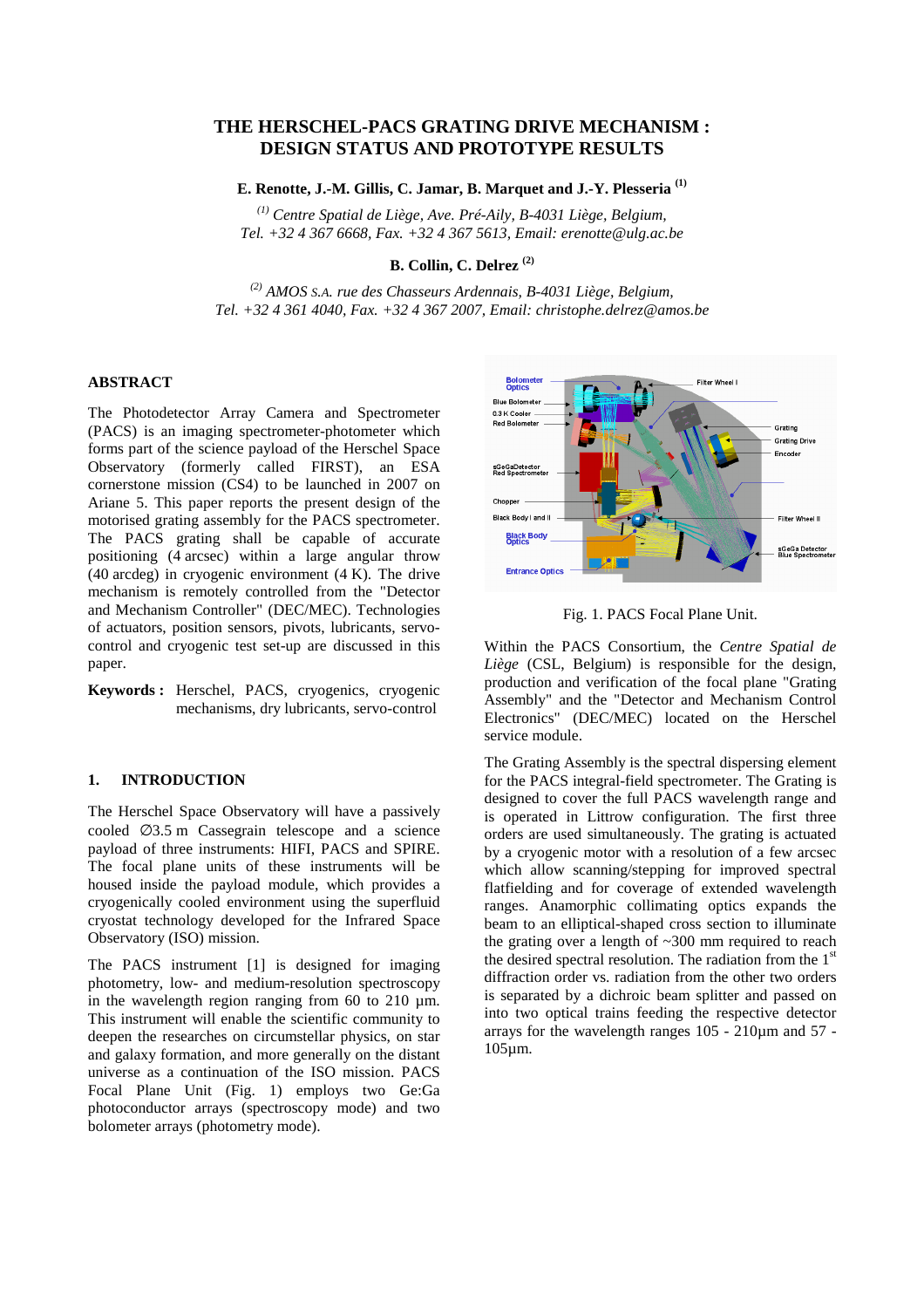#### **2. MECHANISM DESCRIPTION**



Fig. 2. - PACS Grating Assembly overview.

The Grating Assembly consists of a flat 320 x 80 mm² ruled grating with groove profile as shown on Fig. 3; its positioning mechanism; and launch-lock. Its main constituents are described in the following sections.

#### **2.1 Diffraction Grating**

The grating is made of aluminium alloy 6061. This alloy - which is also the structure material - features a flat coefficient of thermal expansion and a high thermal conductivity in the range 4 - 15 K that tolerates temperature gradients.



Fig. 3. Grating groove profile.

The grating blank is binded to an aluminium shaft with athermal conical connections to the stainless steel bearings.

### **2.2 Structure**

The structure connects all elements together and ensures stability/alignment of the assembly after vibrations and thermal excursions. It consists of a monolithic bracket made of aluminium alloy 6061-T6 for thermal compatibility with PACS structure. The grating bracket is optimised for mass and stiffness. The total mass of the assembly is estimated  $\sim$ 3.5 kg. The first natural mode (twisting of grating) is evaluated in launch configuration (rotation locked) by finite element method and occurs at around 274 Hz.



Fig. 4 - Finite-element results  $(1<sup>st</sup>$  eigen frequency)

#### **2.3 Bearings**

The rotor assembly is sustained by a set of three oblique-contact ball bearings ( $\varnothing$ 55 x 10 mm). On the actuator side a pair of bearings is mounted in opposition whereas a single bearing is mounted on the other side of the bracket. A preload of 650 N (Hertz pressure ~2 GPa) is applied to the double bearing to prevent shocks during vibrations, at the expense of an increased mechanical torque.

Bearings are made of stainless steel AISI 440C. Balls are TiC coated to prevent cold welding. A dry lubricant  $(MoS<sub>2</sub>$  or WS<sub>2</sub> -based) is applied on races. The final selection of this coating will be performed after environmental and life testing of different candidate materials: Microslide (Vilab, CH), Wolfratherm (Klüber, D), Dicronite (Dicronite, D)…

Tolerances on the outer and inner bore diameters have been calculated accurately to ensure a tight fittings at liquid helium temperature. The axial mounting includes a spring washer to compensate differential contraction between steel (bearing) and aluminium (bracket).

# **2.4 Actuator**

The selected actuator is an axial brushless DC torquer (pancake type) herited from the German InfraRed Laboratory (GIRL). The stator is ironless and comprises two phase windings and Hall probes for generation of signals for electronic commutation. The rotor carries SmCo magnets and is made of magnetic stainless steel to form a magnetic loop. The winding of each phase is split into two separate coils to allow redundant operation. The Hall probes are redundant as well. In the present application an average dissipation of 3mW is tolerated to the 4.2K level.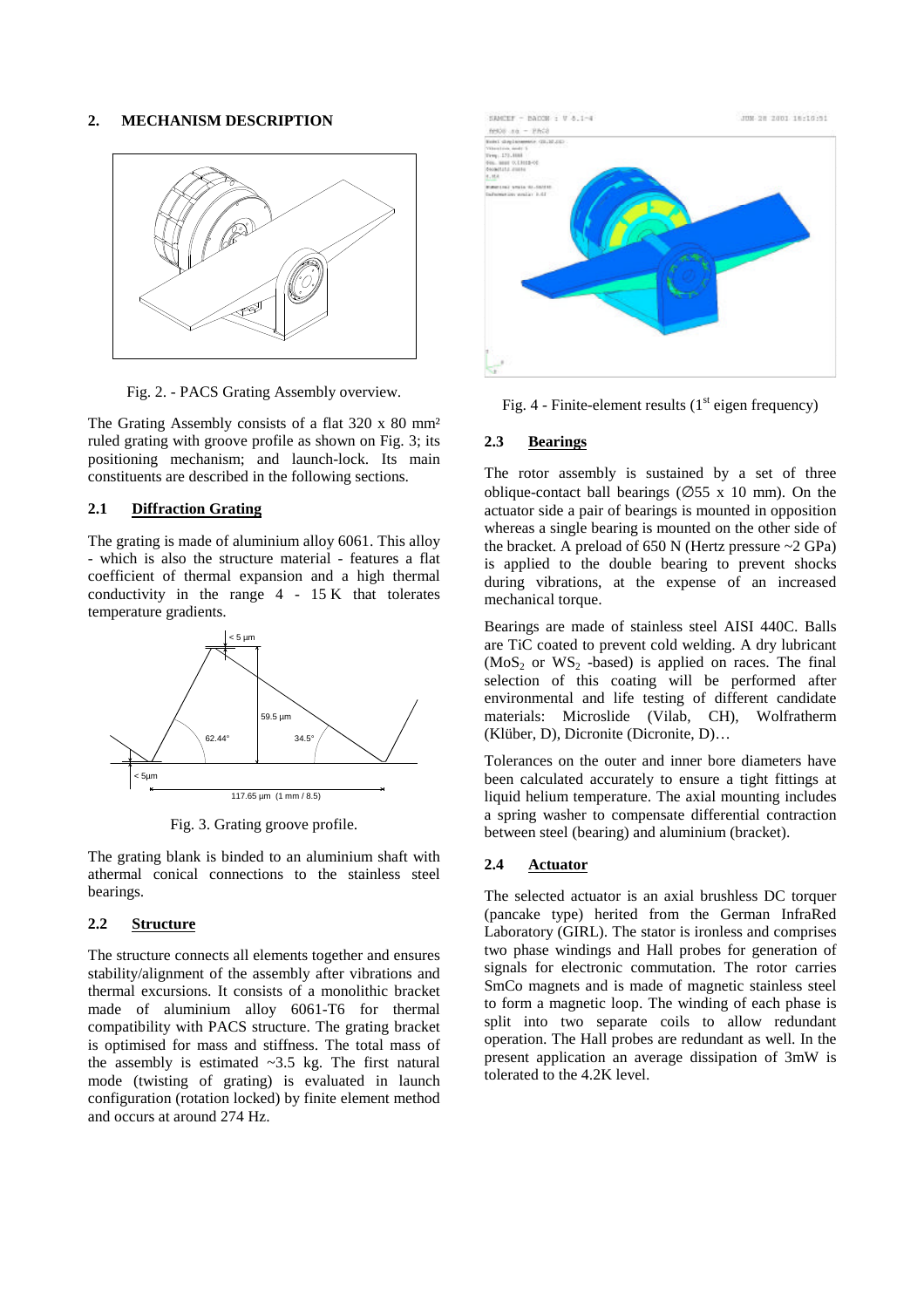# **2.5 Position Sensor**

The position sensor is an inductive rotary transducer consisting of two non-contacting elements (stator and rotor). The rotor disk bears a periodic "printed circuit" pattern, with accurately known pitch interval (256/360°). The stator disk carries two periodic patterns of same pitch. The second winding pattern is displaced a quarter of period from the first winding pattern. An AC excitation signal applied to the rotor results in two output signals from the stator, which vary as sine and cosine functions based on the relative position in the pitch cycle. There is a unique pair of sine and cosine output amplitudes for every position within one cycle of the pitch. The accurately known pitch interval may be subdivided with high precision by measuring and processing the sine and cosine amplitudes in the DEC/MEC electronics (or ground control electronics). For redundancy purpose, dual redundant winding patterns are printed on both the rotor and stator substrates. In order to reduce ohmic losses in the instrument cryoharness the rotor is equipped with a 10:1 transformer.

# **2.6 Launch-lock**



Fig. 5. Launch-lock.

Launch locking of the grating is required due to the high accelerations expected during launch and the impossibility to ensure a perfect balance of the rotor. Estimations lead to a possible resulting torque of 0.2 N.m under 100 g. Additional requirements apply to the launch-lock device : the grating locked position must fall within the useful angular range ; the device must be bi-stable (no energy required in locked or unlocked position) ; it must be remotely lockableunlockable ; it must be electrically redundant. Moreover, as a safety feature, we want it to reset the grating at its central position without using the main actuator.

The proposed design is illustrated on Fig. 5. It consists of screw-driven tongs that are clipping a lug arranged at the backface of the grating. The screw is coupled to a small rotary motor that is duplicated for redundancy. The device is also provided with Hall probes for detecting the tongs position.

### **2.7 Temperature Sensors and limit Switches**

The grating is provided with two cryogenic temperature sensors (nominal and redundant) that are bolted onto the back face of the grating in two symmetrical positions.

Mechanical limit switches with a reproducibility of 1  $\mu$ m are installed. They are located at ~100 mm from the rotation axis to obtain an absolute reference within 2 arcsec.

### **3. MECHANISM CONTROL**

# **3.1 Control Loop**

The grating position is controlled in closed loop between the position sensor signal and the actuator command. The resulting torque of the actuator is proportional to the current command, which is determined by comparison between the current position signal and the position set point. The controller is based on a PID regulator that is implemented in the DEC/MEC CPU. Input/output signals are properly converted in a specific Mechanism Interface Circuit.

### **3.2 Control Hardware**

During ground operations the grating is controlled through specific ground support equipment that simulate the DEC/MEC interface. This equipment implements specific control softwares, parallel interface to the processor, D/A converters and output amplifiers for the motor coils, read-out circuits and A/D converters for the position resolver and Hall probes.

### **4. PROTOTYPE AND TESTS**

### **4.1 Cryogenic Prototype**



Fig. 6. Cryogenic prototype.